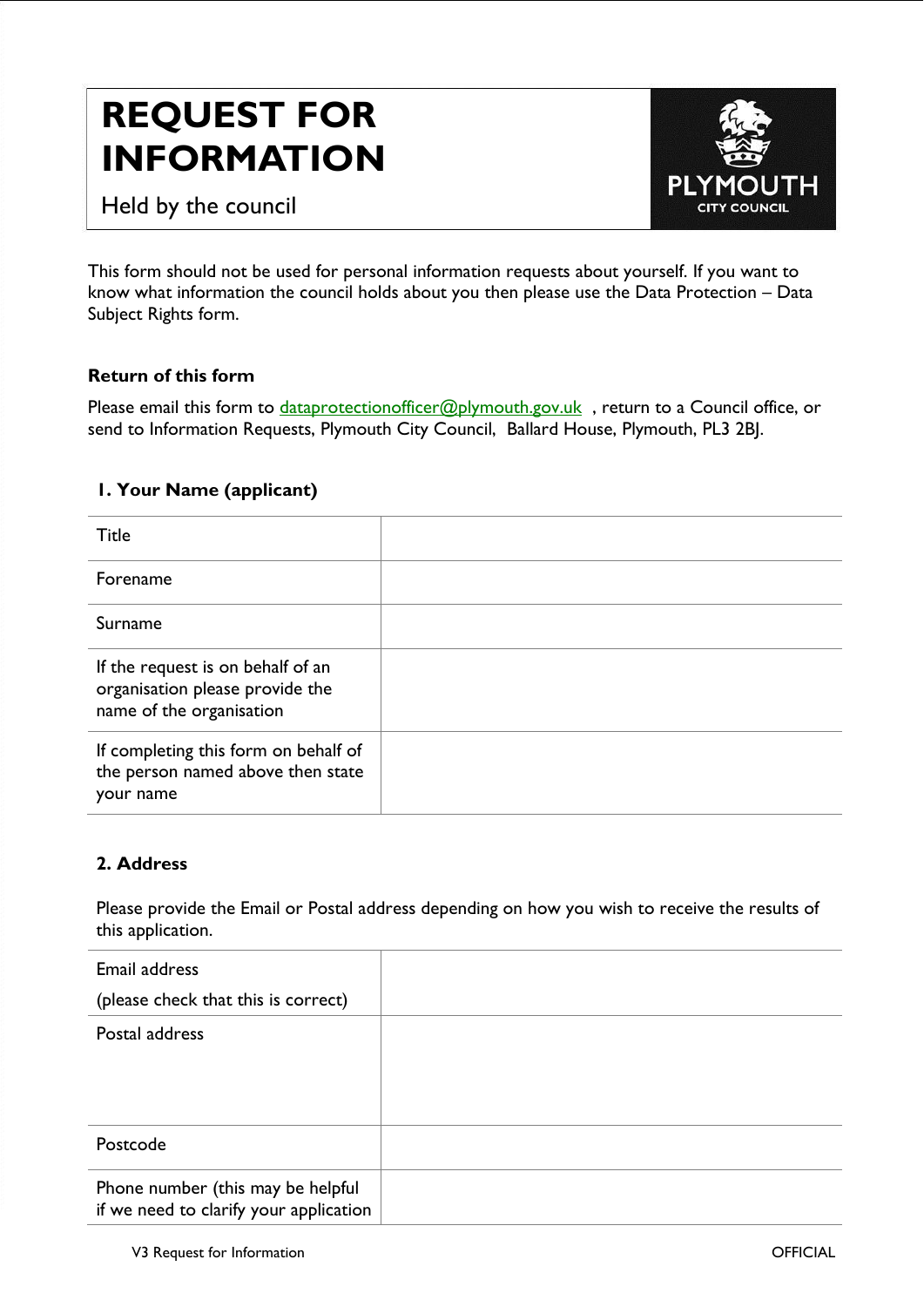## **3. Your request**

 $\blacksquare$ 

Please describe the information you expect to receive as clearly as possible.

The Council provides data and information that it has recorded and is not obliged to answer questions/questionnaires asking for an opinion e.g. "Please provide the contract arrangements for providing support to older people" rather than sending us a questionnaire asking for the council's view about the support requirements for older people.